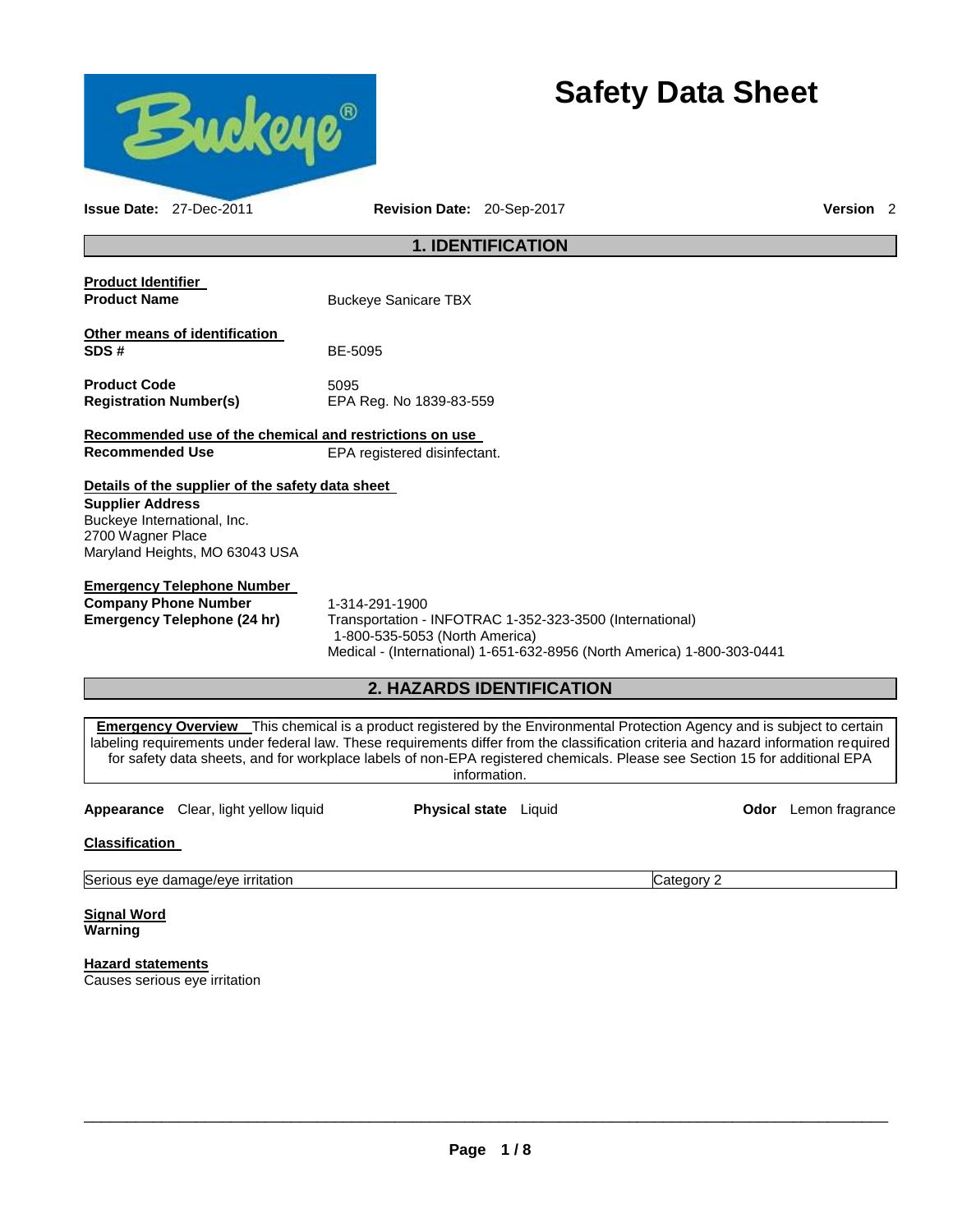

# **Precautionary Statements - Prevention**

Wash face, hands and any exposed skin thoroughly after handling Wear eye protection/ face protection

# **Precautionary Statements - Response**

IF IN EYES: Rinse cautiously with water for several minutes. Remove contact lenses, if present and easy to do. Continue rinsing If eye irritation persists: Get medical advice/attention

# **Other hazards**

Harmful to aquatic life with long lasting effects

# **3. COMPOSITION/INFORMATION ON INGREDIENTS**

| <b>Chemical Name</b>                          | CAS No.    | Weight-% |
|-----------------------------------------------|------------|----------|
| Diethylene Glycol Monobutyl Ether             | 112-34-5   | $5 - 10$ |
| Tetrasodium EDTA                              | 64-02-8    | <5       |
| Alkyl dimethyl ethyl benzyl Ammonium Chloride | 68391-01-5 |          |
| Alkyl dimethyl benzyl Ammonium Chloride       | 85409-23-0 |          |

\*\*If Chemical Name/CAS No is "proprietary" and/or Weight-% is listed as a range, the specific chemical identity and/or percentage of composition has been withheld as a trade secret.\*\*

# **4. FIRST AID MEASURES**

# **First Aid Measures**

| <b>Eve Contact</b>                  | Rinse cautiously with water for several minutes. Remove contact lenses, if present and<br>easy to do. Continue rinsing. If eye irritation persists: Get medical advice/attention.    |
|-------------------------------------|--------------------------------------------------------------------------------------------------------------------------------------------------------------------------------------|
| <b>Skin Contact</b>                 | Wash off immediately with plenty of water for at least 15 minutes.                                                                                                                   |
| <b>Inhalation</b>                   | Remove to fresh air. If not breathing, give artificial respiration. Get medical attention.                                                                                           |
| Ingestion                           | Do not induce vomiting without medical advice. Have person sip a glass of water if able to<br>swallow. Never give anything by mouth to an unconscious person. Get medical attention. |
| Most important symptoms and effects |                                                                                                                                                                                      |
| <b>Symptoms</b>                     | Causes serious eye irritation. May cause redness of skin or a warming sensation. Ingestion<br>may cause nausea and headache.                                                         |
|                                     | Indication of any immediate medical attention and special treatment needed                                                                                                           |
| <b>Notes to Physician</b>           | Probable mucosal damage may contraindicate the use of gastric lavage.                                                                                                                |

**5. FIRE-FIGHTING MEASURES** 

# **Suitable Extinguishing Media**

Use extinguishing measures that are appropriate to local circumstances and the surrounding environment.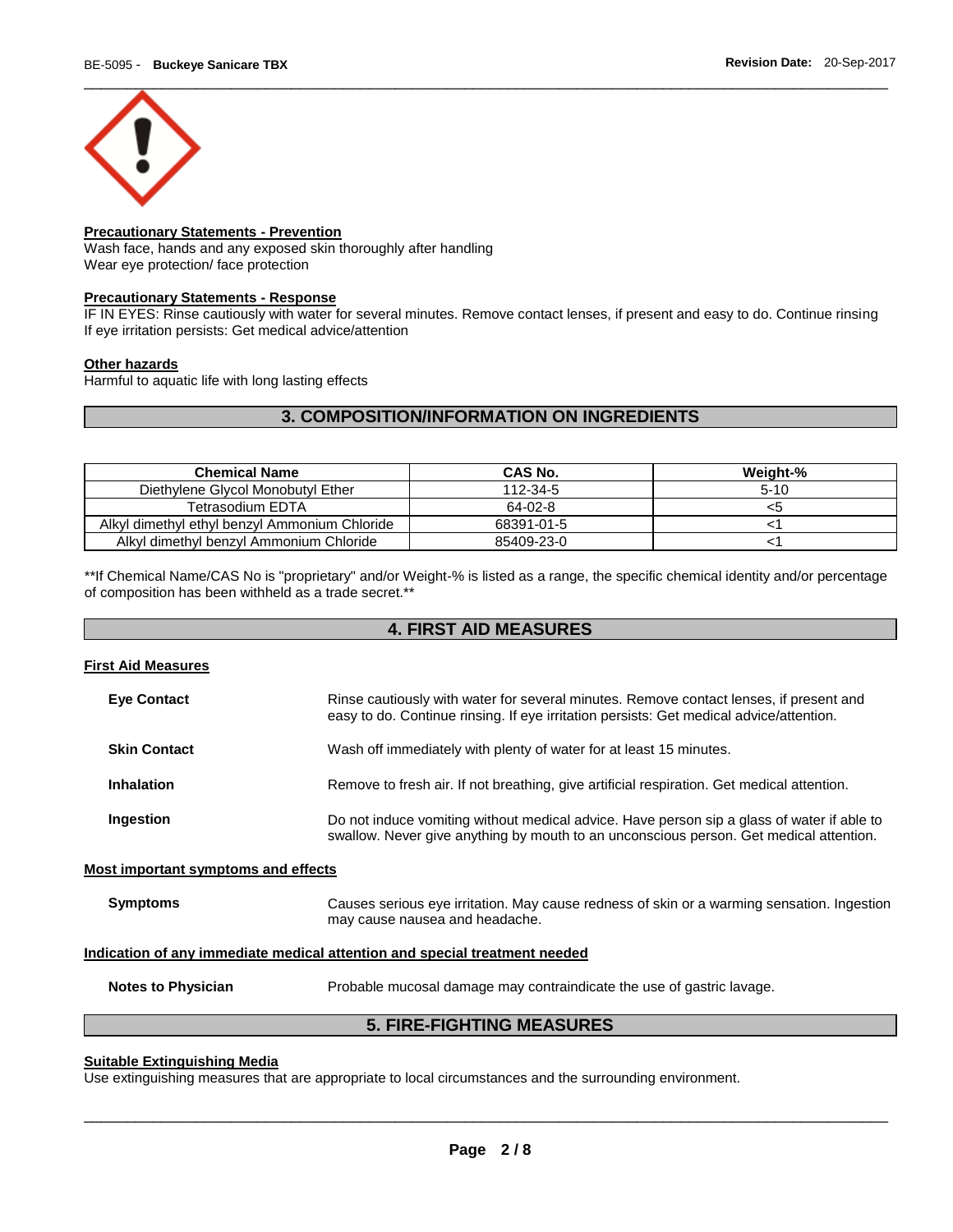#### **Unsuitable Extinguishing Media** Not determined.

#### **Specific Hazards Arising from the Chemical**

Combustion products may be toxic.

**Hazardous Combustion Products** Carbon oxides. Nitrogen oxides (NOx).

# **Protective equipment and precautions for firefighters**

As in any fire, wear self-contained breathing apparatus pressure-demand, MSHA/NIOSH (approved or equivalent) and full protective gear.

# **6. ACCIDENTAL RELEASE MEASURES**

\_\_\_\_\_\_\_\_\_\_\_\_\_\_\_\_\_\_\_\_\_\_\_\_\_\_\_\_\_\_\_\_\_\_\_\_\_\_\_\_\_\_\_\_\_\_\_\_\_\_\_\_\_\_\_\_\_\_\_\_\_\_\_\_\_\_\_\_\_\_\_\_\_\_\_\_\_\_\_\_\_\_\_\_\_\_\_\_\_\_\_\_\_

#### **Personal precautions, protective equipment and emergency procedures**

| <b>Personal Precautions</b> | Use personal protection recommended in Section 8. |
|-----------------------------|---------------------------------------------------|
|-----------------------------|---------------------------------------------------|

# **Environmental precautions**

| <b>Environmental precautions</b> | Prevent from entering into soil, ditches, sewers, waterways and/or groundwater. See |
|----------------------------------|-------------------------------------------------------------------------------------|
|                                  | Section 12, Ecological Information. See Section 13: DISPOSAL CONSIDERATIONS. See    |
|                                  | Section 12 for additional Ecological Information.                                   |

#### **Methods and material for containment and cleaning up**

**Methods for Containment** Prevent further leakage or spillage if safe to do so.

**Methods for Clean-Up** Pick up with mop, wet/dry vac, or absorbent material. Rinse area with clear water and allow floor to dry before allowing traffic.

# **7. HANDLING AND STORAGE**

## **Precautions for safe handling**

**Advice on Safe Handling** Handle in accordance with good industrial hygiene and safety practice. Use personal protection recommended in Section 8. Avoid contact with skin, eyes or clothing. Wash face, hands and any exposed skin thoroughly after handling. Keep containers closed when not in use.

#### **Conditions for safe storage, including any incompatibilities**

| <b>Storage Conditions</b>  | Keep container tightly closed and store in a cool, dry and well-ventilated place. Store at<br>room temperature. Do not contaminate water, food, or feed by storage or disposal. |
|----------------------------|---------------------------------------------------------------------------------------------------------------------------------------------------------------------------------|
| <b>Packaging Materials</b> | Rinse container before discarding.                                                                                                                                              |
| Incompatible Materials     | Chlorine bleach. Anionic detergents.                                                                                                                                            |

# **8. EXPOSURE CONTROLS/PERSONAL PROTECTION**

#### **Exposure Guidelines**

| <b>Chemical Name</b>              | ACGIH TLV                         | <b>OSHA PEL</b> | NIOSH IDLH |
|-----------------------------------|-----------------------------------|-----------------|------------|
| Diethylene Glycol Monobutyl Ether | TWA: 10 ppm<br>inhalable fraction |                 |            |
| $12 - 34 - 5$                     | and vapor                         |                 |            |

# **Appropriate engineering controls**

**Engineering Controls Ensure adequate ventilation, especially in confined areas. Eyewash stations. Showers.**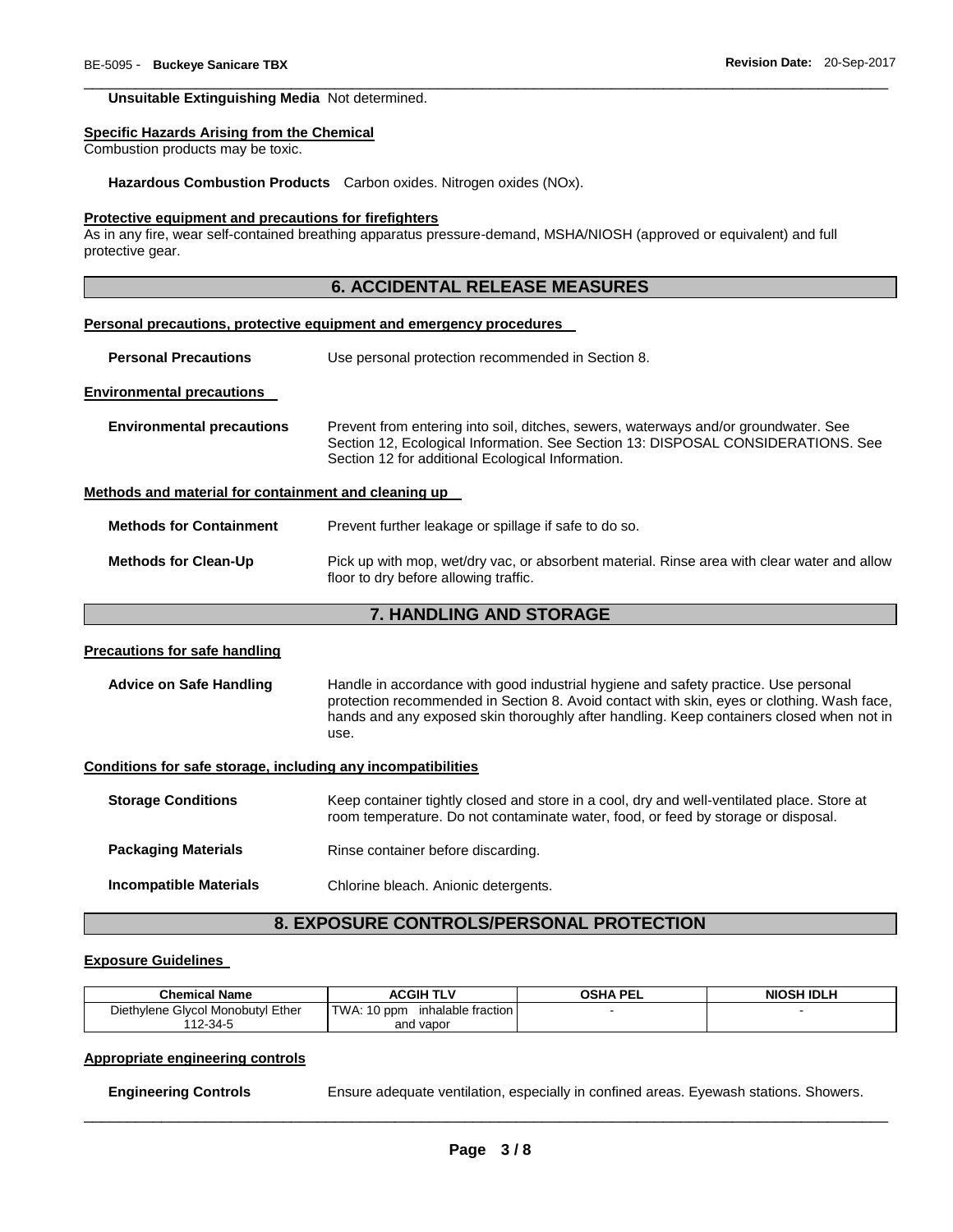#### **Individual protection measures, such as personal protective equipment**

| <b>Eye/Face Protection</b>      | Use safety glasses or chemical splash goggles.                                                        |
|---------------------------------|-------------------------------------------------------------------------------------------------------|
| <b>Skin and Body Protection</b> | Wear rubber gloves or other impervious gloves.                                                        |
| <b>Respiratory Protection</b>   | No protection is ordinarily required under normal conditions of use and with adequate<br>ventilation. |

\_\_\_\_\_\_\_\_\_\_\_\_\_\_\_\_\_\_\_\_\_\_\_\_\_\_\_\_\_\_\_\_\_\_\_\_\_\_\_\_\_\_\_\_\_\_\_\_\_\_\_\_\_\_\_\_\_\_\_\_\_\_\_\_\_\_\_\_\_\_\_\_\_\_\_\_\_\_\_\_\_\_\_\_\_\_\_\_\_\_\_\_\_

**General Hygiene Considerations** Handle in accordance with good industrial hygiene and safety practice.

# **9. PHYSICAL AND CHEMICAL PROPERTIES**

## **Information on basic physical and chemical properties**

**Melting Point/Freezing Point** Not determined **Boiling Point/Boiling Range**  $100 \text{ °C}$  / 212 °F<br>**Flash Point**  $>94 \text{ °C}$  /  $>201 \text{ °C}$ **Evaporation Rate 1.0** (Water = 1) **Flammability (Solid, Gas)** Liquid-Not applicable **Flammability Limits in Air Upper Flammability Limits** Not applicable **Lower Flammability Limit** Not applicable **Vapor Pressure** Not determined **Vapor Density Relative Density 1.01 1.01 Property** 1.01 **Water Solubility Solubility in other solvents** Not determined **Partition Coefficient Not determined Auto-ignition Temperature** Not determined **Decomposition Temperature** Not determined **Kinematic Viscosity Not determined Dynamic Viscosity Not determined Explosive Properties Not determined Oxidizing Properties** Not determined

**Physical state** Liquid **Appearance** Clear, light yellow liquid **Odor** Lemon fragrance **Color** Clear, light yellow **Odor Threshold** Not determined

**pH 11.5 - 11.9 (Conc. and RTU) Flash Point** >94 °C / >201 °F Tag Closed Cup

**Property Construction Construction Construction Values Construction Construction Remarks • Method** 

# **10. STABILITY AND REACTIVITY**

## **Reactivity**

Not reactive under normal conditions.

#### **Chemical Stability**

Stable under recommended storage conditions.

## **Possibility of Hazardous Reactions**

None under normal processing.

**Hazardous Polymerization** Hazardous polymerization does not occur.

#### **Conditions to Avoid**

Keep separated from incompatible substances. Keep out of reach of children.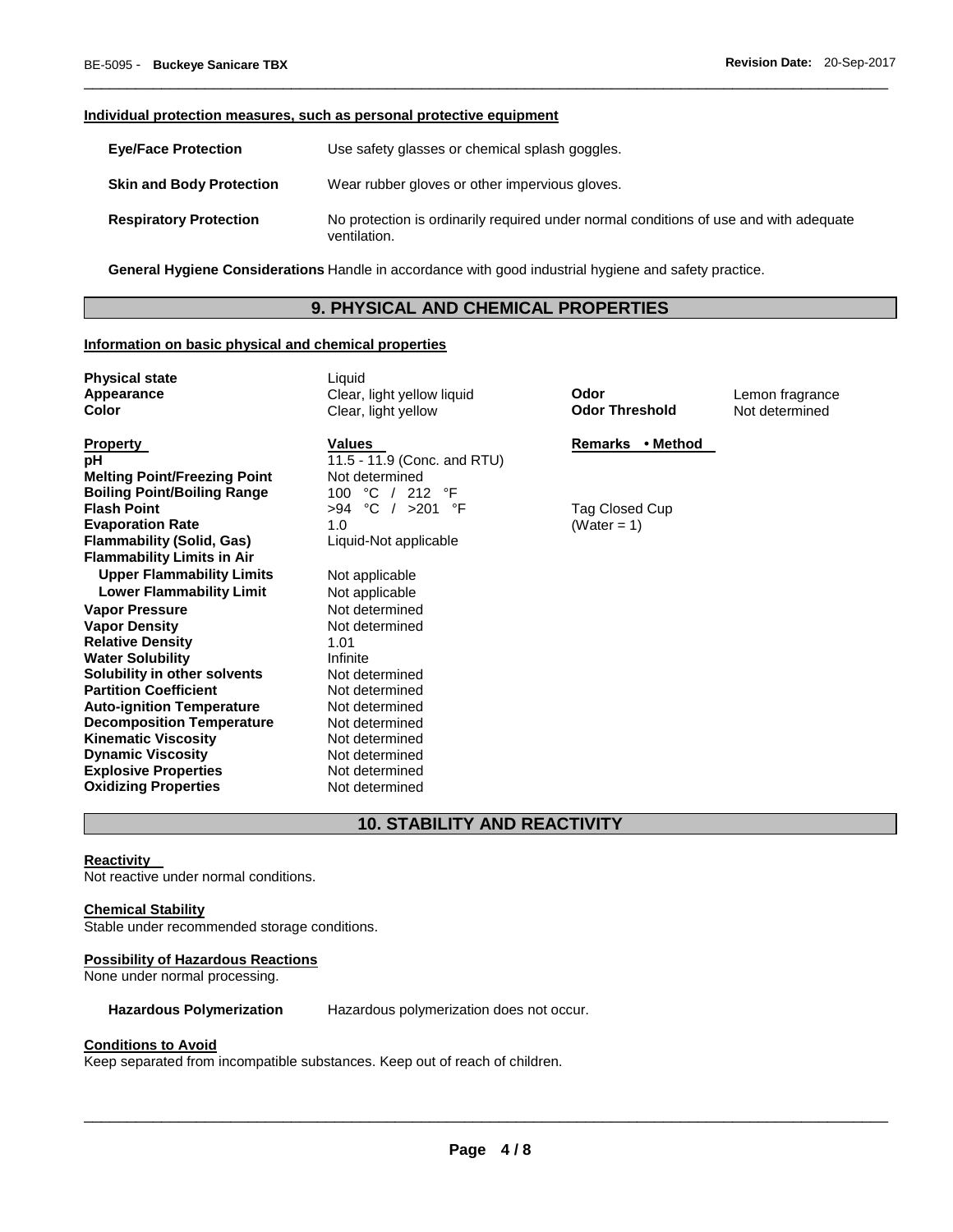# **Incompatible Materials**

Chlorine bleach. Anionic detergents.

# **Hazardous Decomposition Products**

Carbon oxides. Nitrogen oxides (NOx).

# **11. TOXICOLOGICAL INFORMATION**

\_\_\_\_\_\_\_\_\_\_\_\_\_\_\_\_\_\_\_\_\_\_\_\_\_\_\_\_\_\_\_\_\_\_\_\_\_\_\_\_\_\_\_\_\_\_\_\_\_\_\_\_\_\_\_\_\_\_\_\_\_\_\_\_\_\_\_\_\_\_\_\_\_\_\_\_\_\_\_\_\_\_\_\_\_\_\_\_\_\_\_\_\_

# **Information on likely routes of exposure**

### **Product Information**

| <b>Eye Contact</b>  | Causes serious eye irritation.   |  |  |
|---------------------|----------------------------------|--|--|
| <b>Skin Contact</b> | Avoid contact with skin.         |  |  |
| <b>Inhalation</b>   | Avoid breathing vapors or mists. |  |  |
| Ingestion           | Do not ingest.                   |  |  |

#### **Component Information**

| <b>Chemical Name</b>              | Oral LD50                        | Dermal LD50              | <b>Inhalation LC50</b> |  |  |
|-----------------------------------|----------------------------------|--------------------------|------------------------|--|--|
| Diethylene Glycol Monobutyl Ether | = 5660 mg/kg<br>(Rat)            | (Rabbit)<br>= 2700 mg/kg | -                      |  |  |
| 112-34-5                          |                                  |                          |                        |  |  |
| Tetrasodium EDTA                  | (Rat ) = 1658 mg/kg<br>= 10 g/kg |                          | -                      |  |  |
| 64-02-8                           | Rat )                            |                          |                        |  |  |
| Alkyl dimethyl ethyl benzyl       | Rat)<br>= 850 mg/kg              | (Rabbit)<br>= 2300 mg/kg |                        |  |  |
| Ammonium Chloride                 |                                  |                          |                        |  |  |
| 68391-01-5                        |                                  |                          |                        |  |  |

# **Information on physical, chemical and toxicological effects**

**Symptoms** Please see section 4 of this SDS for symptoms.

# **Delayed and immediate effects as well as chronic effects from short and long-term exposure**

**Carcinogenicity** Based on the information provided, this product does not contain any carcinogens or potential carcinogens as listed by OSHA, IARC or NTP.

# **Numerical measures of toxicity**

Not determined.

# **12. ECOLOGICAL INFORMATION**

## **Ecotoxicity**

Harmful to aquatic life with long lasting effects.

# **Component Information**

| <b>Chemical Name</b>              | Algae/aquatic plants   | Fish                              | Crustacea                     |  |
|-----------------------------------|------------------------|-----------------------------------|-------------------------------|--|
| Diethylene Glycol Monobutyl Ether | 100: 96 h Desmodesmus  | 1300: 96 h Lepomis macrochirus    | 100: 48 h Daphnia magna mg/L  |  |
| 112-34-5                          | subspicatus mg/L EC50  | mg/L LC50 static                  | EC50 2850: 24 h Daphnia magna |  |
|                                   |                        |                                   | mg/L EC50                     |  |
| Tetrasodium EDTA                  | 1.01: 72 h Desmodesmus | 41: 96 h Lepomis macrochirus mg/L | 610: 24 h Daphnia magna mg/L  |  |
| 64-02-8                           | subspicatus mg/L EC50  | LC50 static 59.8: 96 h Pimephales | EC50                          |  |
|                                   |                        | promelas mg/L LC50 static         |                               |  |

# **Persistence/Degradability**

Not determined.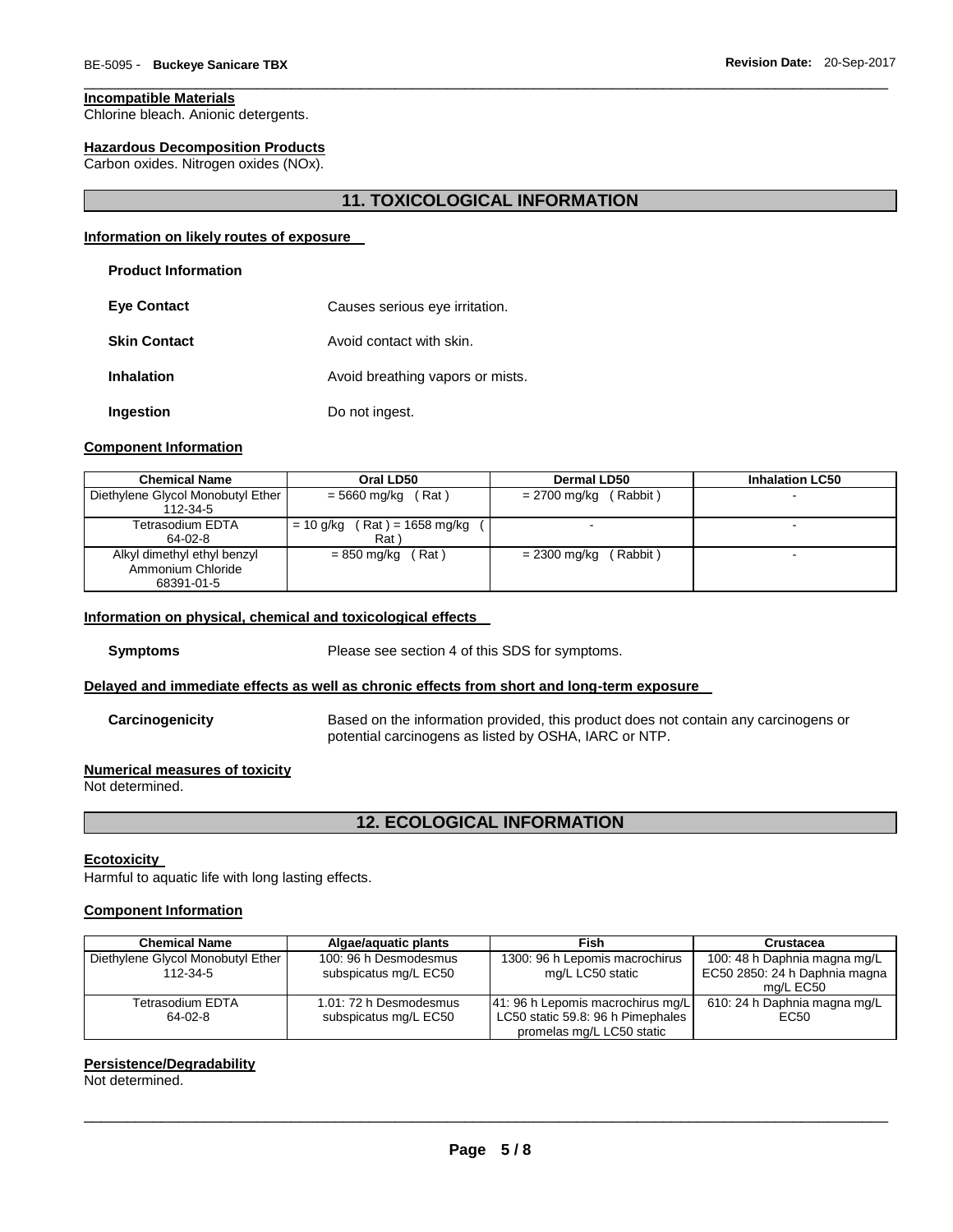# **Bioaccumulation**

Not determined.

# **Mobility**

Not determined

# **Other Adverse Effects**

Not determined

# **13. DISPOSAL CONSIDERATIONS Waste Treatment Methods Disposal of Wastes** Disposal should be in accordance with applicable regional, national and local laws and regulations. **Contaminated Packaging** Disposal should be in accordance with applicable regional, national and local laws and regulations. **14. TRANSPORT INFORMATION Note Please see current shipping paper for most up to date shipping information, including** exemptions and special circumstances. **DOT** Not regulated **IATA** Not regulated **IMDG** Not regulated

\_\_\_\_\_\_\_\_\_\_\_\_\_\_\_\_\_\_\_\_\_\_\_\_\_\_\_\_\_\_\_\_\_\_\_\_\_\_\_\_\_\_\_\_\_\_\_\_\_\_\_\_\_\_\_\_\_\_\_\_\_\_\_\_\_\_\_\_\_\_\_\_\_\_\_\_\_\_\_\_\_\_\_\_\_\_\_\_\_\_\_\_\_

# **15. REGULATORY INFORMATION**

# **International Inventories**

| <b>Chemical Name</b>                             | TSCA | <b>DSL/NDSL EINECS/E</b> | LINCS | <b>ENCS</b> | <b>IECSC</b> | <b>KECL</b> | <b>PICCS</b> | <b>AICS</b> |
|--------------------------------------------------|------|--------------------------|-------|-------------|--------------|-------------|--------------|-------------|
| Diethylene Glycol Monobutyl<br>Ether             |      |                          |       | Present     | X            | Present     | X            |             |
| Tetrasodium EDTA                                 |      | х                        |       | Present     | х            | Present     | x            |             |
| Alkyl dimethyl ethyl benzyl<br>Ammonium Chloride |      | Χ                        |       | Present     | х            | Present     | ◡            |             |
| Alkyl dimethyl benzyl<br>Ammonium Chloride       |      | Х                        |       |             |              |             |              |             |

#### **Legend:**

*TSCA - United States Toxic Substances Control Act Section 8(b) Inventory* 

*DSL/NDSL - Canadian Domestic Substances List/Non-Domestic Substances List* 

*EINECS/ELINCS - European Inventory of Existing Chemical Substances/European List of Notified Chemical Substances* 

*ENCS - Japan Existing and New Chemical Substances* 

*IECSC - China Inventory of Existing Chemical Substances* 

*KECL - Korean Existing and Evaluated Chemical Substances* 

*PICCS - Philippines Inventory of Chemicals and Chemical Substances* 

*AICS - Australian Inventory of Chemical Substances* 

# **US Federal Regulations**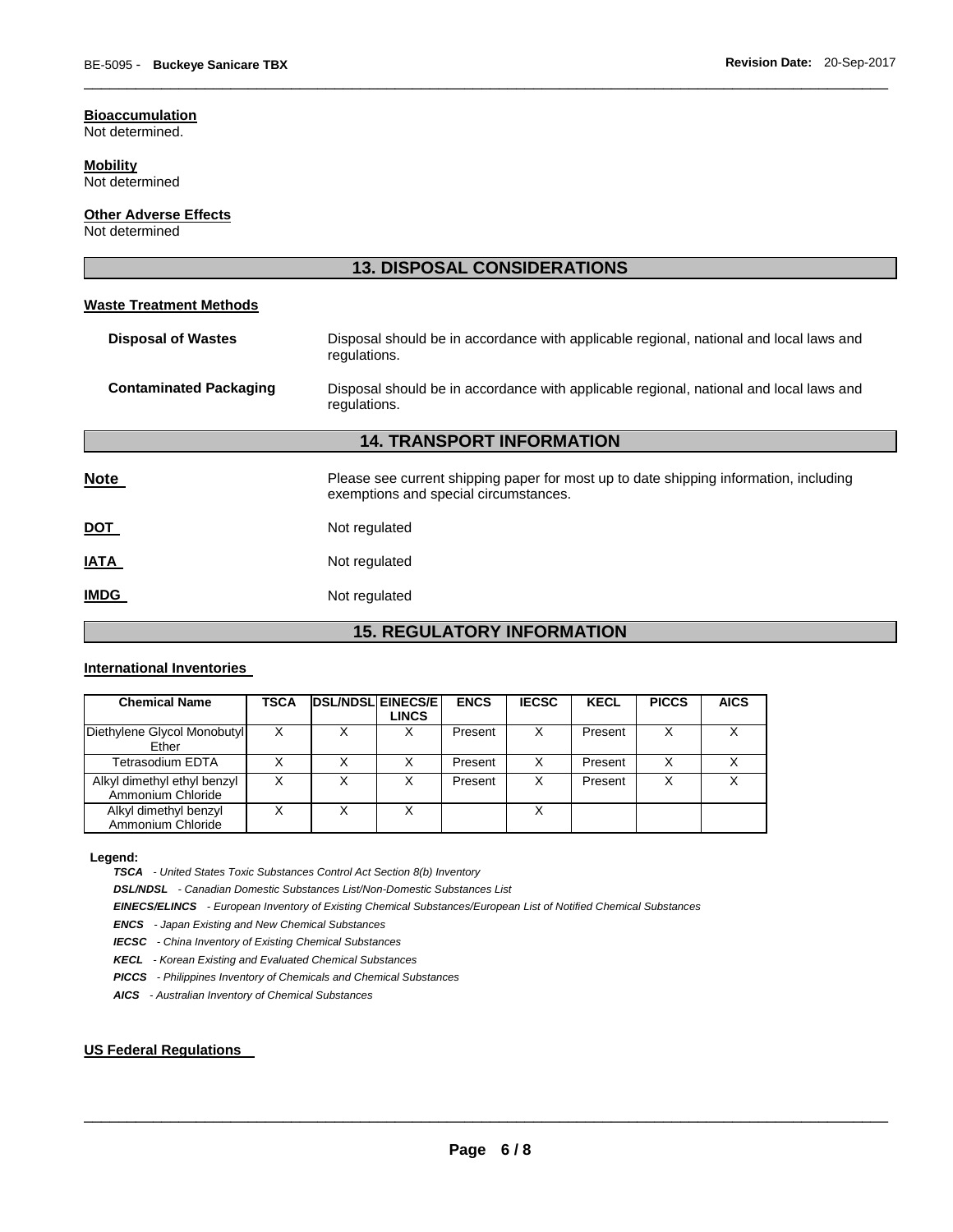# \_\_\_\_\_\_\_\_\_\_\_\_\_\_\_\_\_\_\_\_\_\_\_\_\_\_\_\_\_\_\_\_\_\_\_\_\_\_\_\_\_\_\_\_\_\_\_\_\_\_\_\_\_\_\_\_\_\_\_\_\_\_\_\_\_\_\_\_\_\_\_\_\_\_\_\_\_\_\_\_\_\_\_\_\_\_\_\_\_\_\_\_\_ **CERCLA**

This material, as supplied, does not contain any substances regulated as hazardous substances under the Comprehensive Environmental Response Compensation and Liability Act (CERCLA) (40 CFR 302) or the Superfund Amendments and Reauthorization Act (SARA) (40 CFR 355).

# **SARA 313**

Section 313 of Title III of the Superfund Amendments and Reauthorization Act of 1986 (SARA). This product contains a chemical or chemicals which are subject to the reporting requirements of the Act and Title 40 of the Code of Federal Regulations, Part 372

| Chemical Name                                        | CAS No.     | Weight-%    | <b>SARA 313 -</b><br><b>Threshold</b><br>Values % |
|------------------------------------------------------|-------------|-------------|---------------------------------------------------|
| l Monobutvl Ether<br>112-34 $F$<br>Diethylene Glycol | $12 - 34 -$ | <b>-</b> 10 | . ن                                               |

# **CWA (Clean Water Act)**

This product does not contain any substances regulated as pollutants pursuant to the Clean Water Act (40 CFR 122.21 and 40 CFR 122.42)

# **US State Regulations**

# **U.S. State Right-to-Know Regulations**

| <b>Chemical Name</b>                   | <b>New Jersey</b> | ıssachusetts<br>ма: | Pennsylvania |
|----------------------------------------|-------------------|---------------------|--------------|
| Givcol Monobutvi Ether<br>Diethylene C |                   |                     |              |
| 12-34-u                                |                   |                     |              |

# **EPA Pesticide Registration Number** EPA Reg. No. 1839-83-559

# **EPA Statement**

This chemical is a pesticide product registered by the Environmental Protection Agency and is subject to certain labeling requirements under federal pesticide law. These requirements differ from the classification criteria and hazard information required for safety data sheets, and for workplace labels of non-pesticide chemicals. Following is the hazard information as required on the pesticide label:

# **EPA Pesticide Label**

Signal Word: Caution

KEEP OUT OF REACH OF CHILDREN. Causes moderate eye irritation. Avoid contact with eyes or clothing. Wash thoroughly with soap and water after handling and before eating, drinking, chewing gum or using tobacco.

# **Difference between SDS and EPA pesticide label**

|                                   | EPA                            | OSHA                          |
|-----------------------------------|--------------------------------|-------------------------------|
| Signal Word                       | Caution                        | Warning                       |
| Serious eye damage/eye irritation | Causes moderate eye irritation | Causes serious eye irritation |